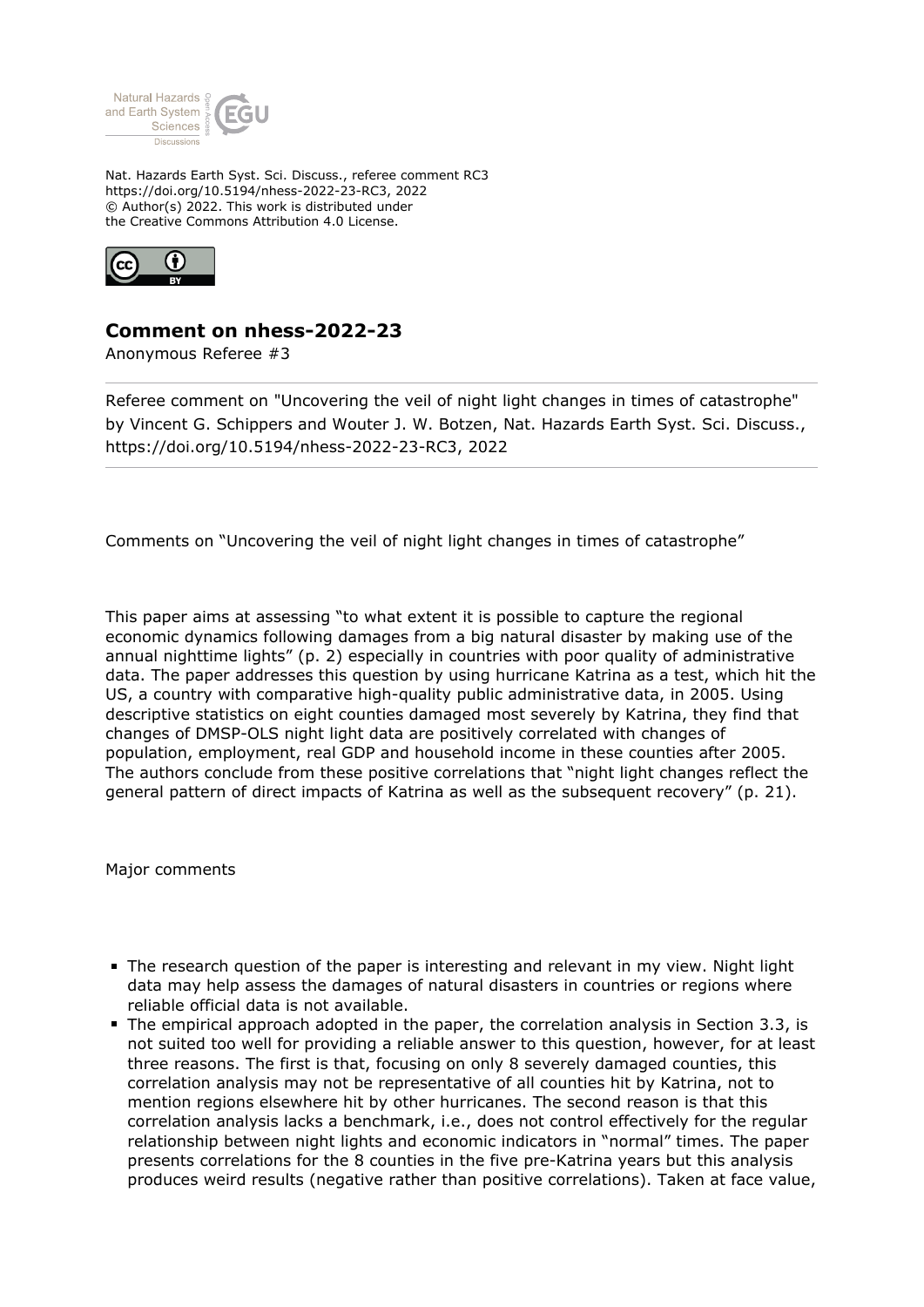these correlations suggest that night lights are poor predictors of economic activity in the 8 counties in "normal" times. Why should they predict economic activity more reliably in times of disaster? And third, the results may be biased by top-coding of the night light data.

The authors may consider using a more sophisticated empirical approach that can be expected to yield a more reliable answer to the core question of their paper. I suggest using a panel regression that starts from the premise that the relationship between night lights and economic indicators is stable over time and across space in "normal" times, and test if this relationship is different in times of disaster (remark: If the stability assumption is violated even in normal times, the whole exercise is pointless anyway). One way to do this test, in accordance with Henderson et al. (2012), would be estimating the model

 $ln(L(i,t) = a(0) + a(1)^*ln(Y(i,t) + b(2005)^*ln(Y(i,t)^*D(i)^*2005 +$ b(2006)\*ln(Y(i,t)\*D(i)\*2006 + ... + b(2012)\*ln(Y(i,t)\*D(i)\*2012 + county fixed effects + year fixed effects  $+$  residual(i,t),

for all 3,000 something US mainland counties (indexed by i) and years  $t = 2000$ , ..., 2012. L(i,t) denotes average night light intensity, A(i) area in sqkm, Y the economic indicator of interest (e.g., GDP, population, employment), D(i) a measure of the damage induced by Katrina in county i and the respective year after Katrina, and 2005…2012 year dummies. D may be a dummy variable that is set to 1 for the counties hit by Katrina (maybe above a some threshold damage), or may be defined as  $ln(1 + %)$  of damaged housing). The parameter  $a(1)$  reflects the elasticity of night lights w.r.t. the Y in "normal" times, identified from all annual observations in the counties unaffected by Katrina and the pre-Katrina annual observations in the counties hit by Katrina. The parameters b(2005) … b(2012) of the year-specific interactions between the economic variable of interest and disaster will reflect annual deviations from these normal elasticities in times of disaster, identified from the post-Katrina annual observations in all counties hit by Katrina. The null hypothesis is that these parameters are zero, in which case night lights can - conditional on the stability of a(1) - be considered a reliable predictor of the respective Y in times of disaster because the elasticity is unaffected by the disaster. Setting  $D=ln(1 + % 0.05)$ damaged housing) even allows for testing if this elasticity is invariant to the intensity of the damages induced by Katrina. Robustness checks should address the biases due to top coding, as in Henderson et al. (2012).

I find the lengthy verbal descriptions of the association between changes of night light intensities and economic indicators in Sections 3.1 and 3.2 rather uninformative and confusing. I suggest skipping them. In addition to this, Section 4 may be dropped after moving the few points not made elsewhere in the paper to other sections.

Minor comments

I suggest concentrating discussion of the three methodological issues of the night light